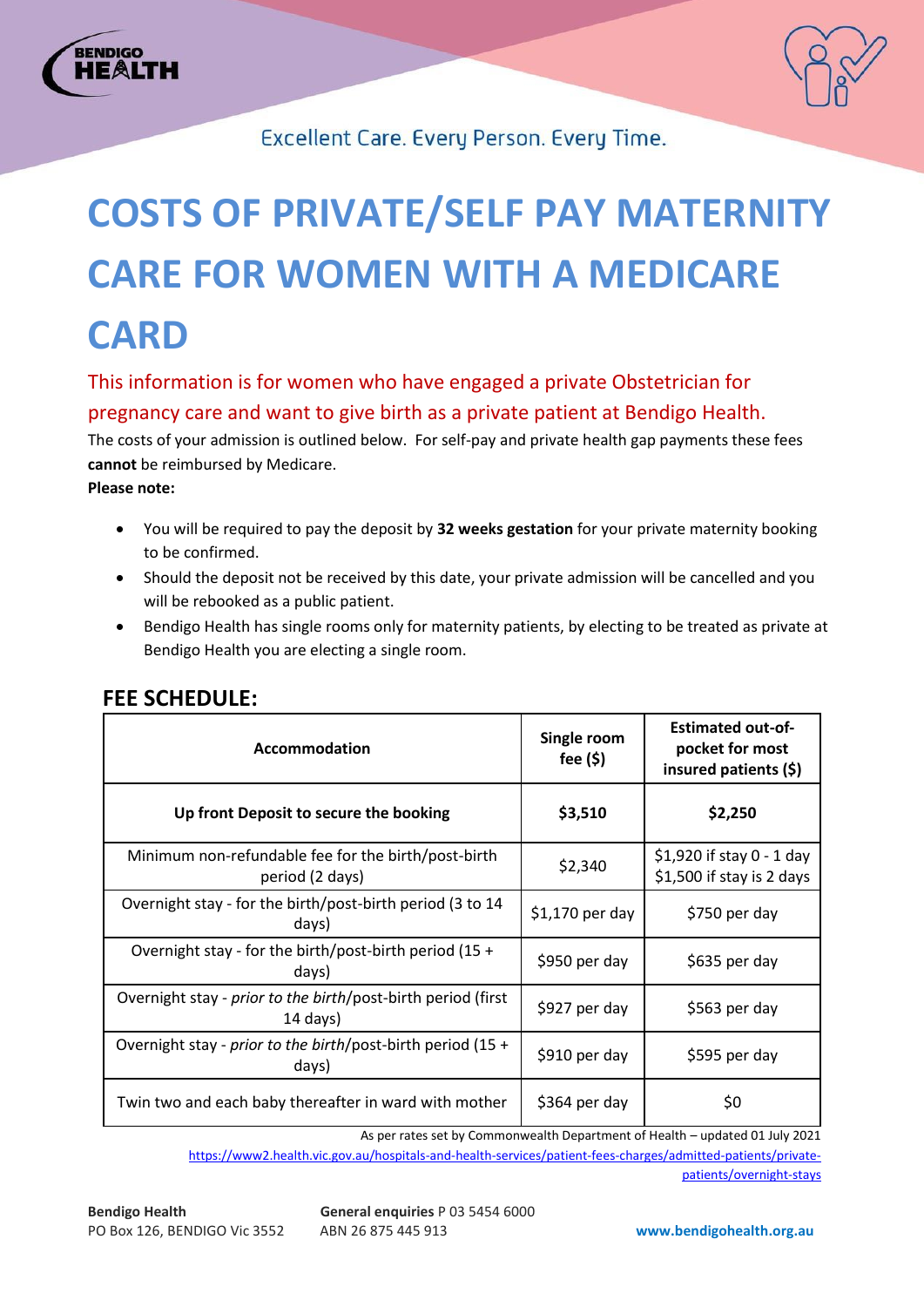\*For estimated out-of-pocket payments see page 2 under "How to pay your account" **Additional costs to consider**

- **Excess** Your health insurance policy excess and/or daily co-payment (if any) will apply in addition to the estimated out-of-pocket payment. This is payable on admission.
- **Other private health costs**  If you require additional services such as anaesthetics, prostheses, radiology, pathology, or paediatric care for your baby, the provider will send you a separate bill. You may be eligible for rebates from Medicare and your health fund (if applicable) for these services.
- **Pharmacy items for discharge** will be payable on discharge from hospital.
- **Your private Obstetrician** Your private Obstetrician will send you a separate account for his/her fees.

#### **How to pay your account**

If you are **insured for pregnancy** care and have a valid Medicare card:

 Estimated out-of-pocket payment will apply as outlined in the table on page 1 if you are **only covered for minimum benefits** in a public hospital. With this level of insurance, you will be required to pay an out-of-pocket payment deposit (based on a three-day stay) of **\$2,250** together with any applicable excess. If you stay less than three days during the birth and the post-birth period, you will be reimbursed **\$750 -** the first two days are non-refundable. If more than three days in hospital is required the final balance must be paid on discharge to the cashiers on site.

Before completing a *Financial Consent form* we strongly advise you to check with your health fund regarding your level of cover, eligibility for obstetric care, your excess and/or any daily co-payment. Many funds pay reduced rates or nil benefits for single rooms in Public hospitals. These benefits are set by your health fund as per your policy agreement.

On admission, it is possible to have some of your account paid directly by your health fund. You will need to provide us with your health fund details so that we can arrange this. It is your responsibility to ensure you are a financial member with your health fund at the time of your admission.

Any shortfall between fees charged and benefits paid by your health fund is **your** responsibility. This is known as the 'gap' payment.

If you are **uninsured for pregnancy** care and have a valid Medicare Card:

 You will be required to pay a deposit of **\$3,510** (\$1,170 x 3) which is based on a three day stay. If you stay less than three days during the birth and post-birth period, you will be reimbursed **\$1,170 -** the first two days are non-refundable. If more than three days in hospital is required the final balance must be paid on discharge to the cashiers on site.

If you have a short admission during your pregnancy prior to delivery (overnight observations or a day-stay) you will be required to pay your account in full on discharge. Please note: Our policy states that no debt may remain unsettled and where necessary legal action will be taken to recover debts. If you are unable to settle your account you must contact Patients Accounts on 03 5454 7530 to make alternative arrangements.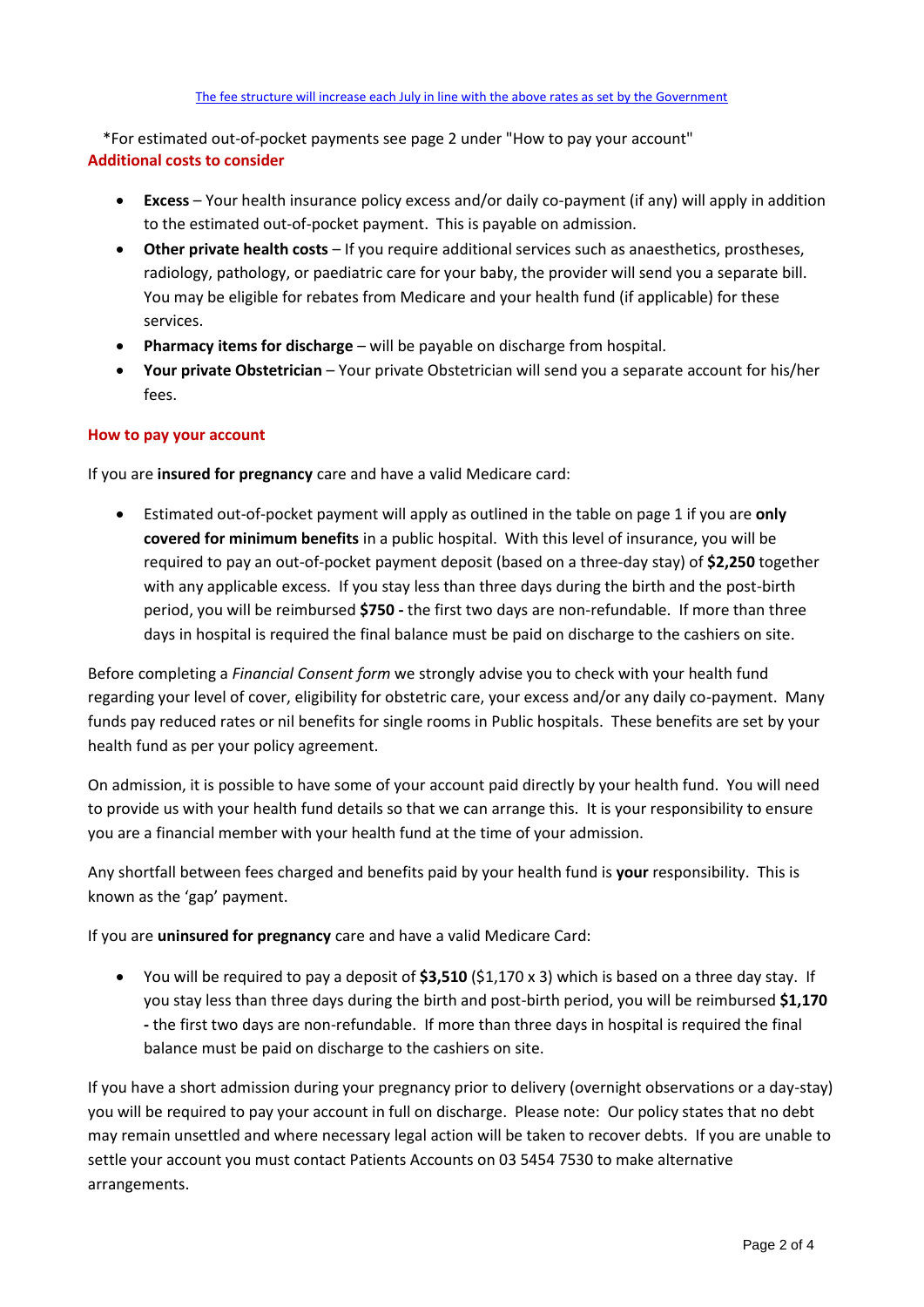## **PRIVATE/SELF PAY MATERNITY CARE AT BENDIGO HEALTH**

This information is for women who have engaged a private Obstetrician for their pregnancy care and want to give birth as a private patient at Bendigo Health.

#### **Your expectations**

Choosing where to give birth to your baby can be a difficult decision. It is important to consider the kind of care you want, as well as the style of accommodation and how long you expect to stay in hospital after your baby is born.

#### **Who can access private maternity care at Bendigo Health?**

For you to access private care at Bendigo Health, your private Obstetrician must have "admitting rights" (permission to admit patients) with Bendigo Health and you must agree to the financial arrangements as per the attached information.

#### **What to expect at Bendigo Health**

#### **During your pregnancy**

You will see your private Obstetrician in their own consulting rooms for all scheduled visits. Private patients are not able to access midwifery ante natal care at Bendigo Health.

#### **During the birth**

When you arrive at Bendigo Health in labour, you will be assessed by our midwives. They will contact your private Obstetrician to discuss your progress and your care needs. Care will be provided in line with the standard policies and procedures of Bendigo Health and in consultation with your private Obstetrician.

#### **Following the Birth**

You will be moved to single a room in our maternity ward. Your care will be provided by our midwives. Your private Obstetrician will oversee decisions regarding your care.

#### **Home based care**

Our midwives will provide you with follow-up post-natal care in your home in consultation with your private Obstetrician.